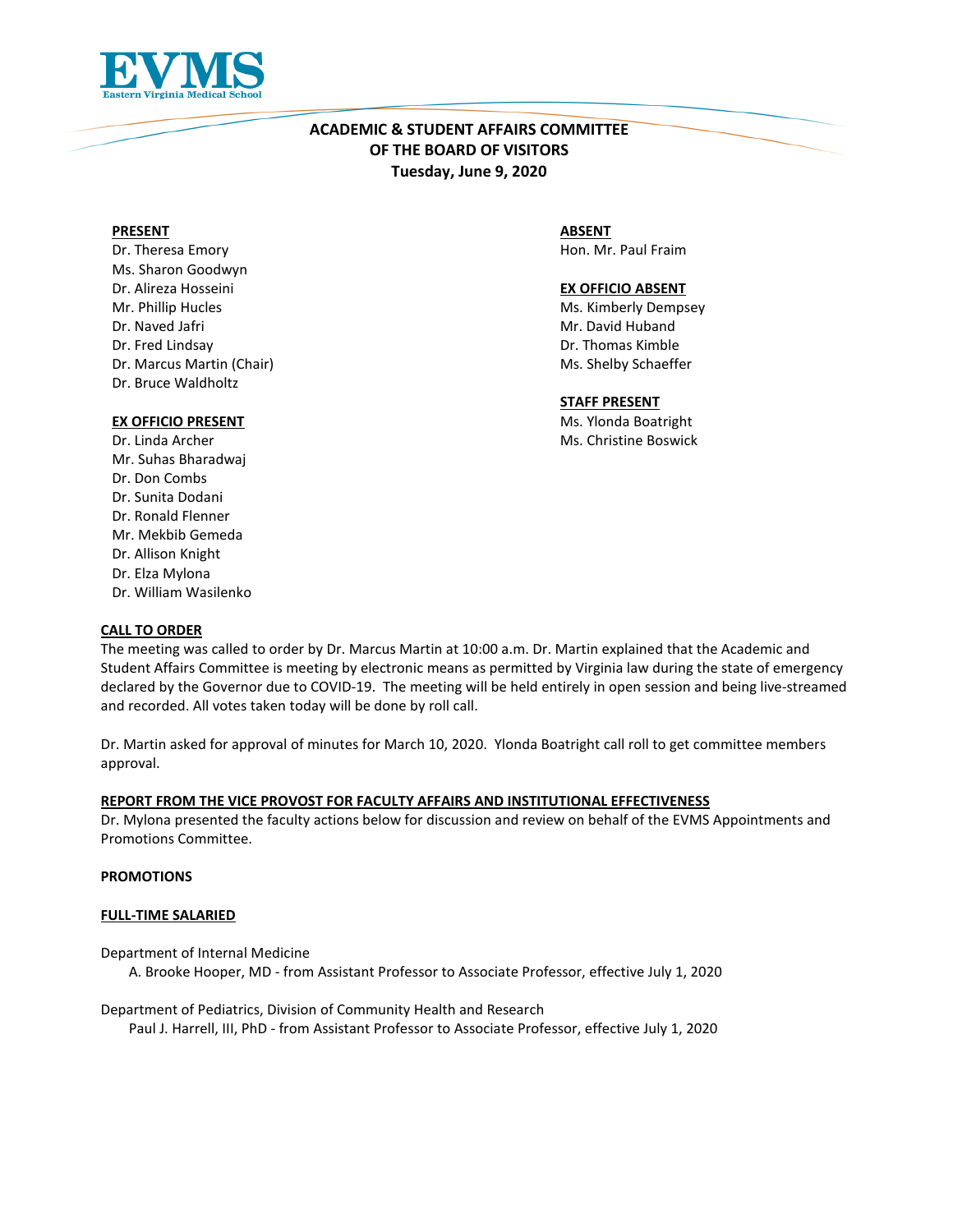## Academic & Student Affairs Committee Meeting June 9, 2020 Page 2 **FULL-TIME NON-SALARIED**

Department of Pediatrics, Division of Nephrology

J. Bryan Carmody, MD, MPH - from Assistant Professor to Associate Professor, effective July 1, 2020

### Department of Urology

Jessica M. DeLong, MD - from Assistant Professor to Associate Professor, effective July 1, 2020

Dr. Mylona presented the proposal for the EVMS Facial Nerve Center. Dr. Mylona described it as a self-sustaining center that promotes cutting-edge care and outreach for patients with facial nerve disorders.

*ACTION: Upon a motion duly made and seconded, Academic and Student Affairs Committee voted unanimously to recommend approval of the above faculty actions and the proposal for the EVMS Facial Nerve Center as presented at the meeting. Further, the committee requested that these recommendations be considered for approval by the Board of Visitors at their June 9, 2020 meeting.*

### **REPORT FROM THE VICE DEAN FOR ACADEMIC AFFAIRS**

Dr. Flenner provided MD program updates.

### **MD updates**

- EVMS Class of 2020 Match rate
	- o 94% prior to Supplemental Offer and Acceptance Program (SOAP)
	- o 97% after SOAP

Dr. Flenner stated that Match Day celebration was held on March 16, 2020 and that the students really appreciated the efforts the school went through to make Match Day a successful one for them

- EVMS Class of 2020 Graduation will be held virtually on May 16, 2020
- AY 2020-21 Return to On-Grounds Education
	- o Dr. Flenner discussed that on June 15, 2020 about 40 rising M4 students will return to campus and participate in clinical activities within various EVMS Departments as well as Sentara and CHKD
	- Class of 2022 M3 will return to campus to begin clerkships on August 17, 2020
- ERAS Timeline
- Step 2 CS has been cancelled for the time being, do to COVID
- LCME Survey Team Visit on October  $4 7$ , 2020 will be conducted virtually

## **REPORT FROM ASSOCIATE DEAN FOR STUDENT AFFAIRS**

Dr. Allison Knight presented 3 proposed policies for approval.

- Compact for the Teacher-Learner Relationship
	- o Proposed change in language
	- o Original language:
		- We respect all students and residents/fellows as individuals, without regard to gender, race, national origin, religion, or sexual orientation; we will not tolerate anyone who manifests disrespect or who expresses biased attitudes towards any student or resident/fellow.
	- o Proposed Language:
		- We respect all students and residents/fellows as individuals, without regard to race, color, sex (including sexual orientation, gender identity/transgender status, and pregnancy or parental status), national origin, religion, age, disability, veteran status, genetic information, opposition to unlawful discrimination (i.e. retaliation), or any other protected basis as set forth in federal or state law and/or EVMS policy; we will not tolerate anyone who manifests disrespect or who expresses biased attitudes towards any student or resident/fellow.
	- o Reason for the changes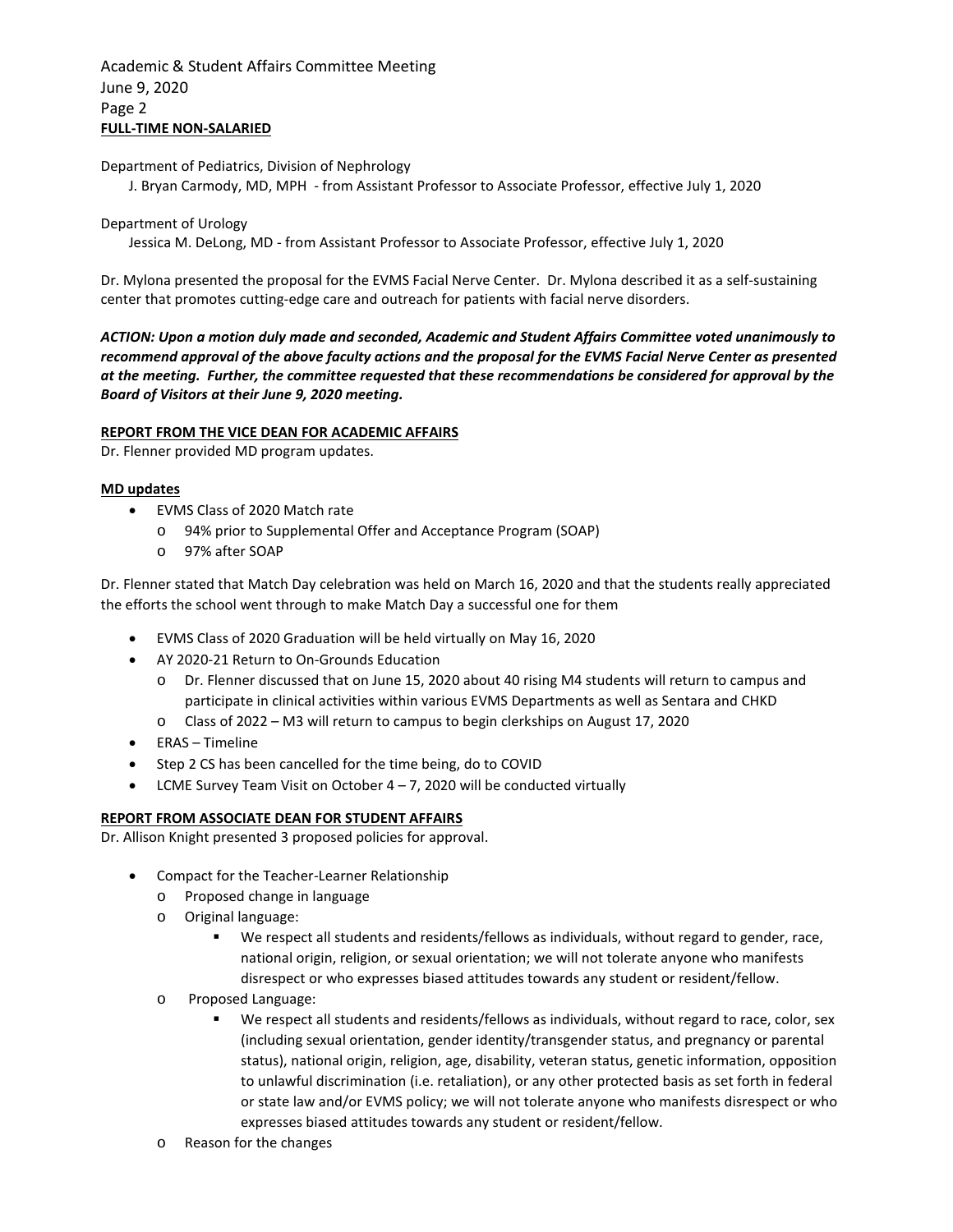Academic & Student Affairs Committee Meeting June 9, 2020 Page 3

- LCME requirement (3.5: Learning Environment/Professionalism; "Formal medical school or parent institution policies addressing the standards of conduct in relationships among students, faculty, residents, and other health professionals")
- Alignment with new EVMS Anti-Discrimination Policy
- Non-involvement of Healthcare Provider in Education
	- o Current practice of EVMS; no prior approved policy
	- o Primary reasons for Board approval:
		- **EXECT LCME requirement (12.5 Non-Involvement of Providers of Student Health Services in Student** Assessment; "Policies and/or procedures that specify that providers of health and psychiatric/psychological services to a medical student will have no involvement in the academic assessment of or in decisions about the promotion of that student"
		- Alignment with and commitment to institutional practice
- Student Rights to a Professional Learning Environment
	- o History: Improved procedures, education, and interventions around student mistreatment have been a focus of Student Affairs since January 2018.
	- o Primary reasons for Board approval:
		- LCME requirement (3.6: Student Mistreatment; "Formal medical school or parent institution policies on student mistreatment, including the formal policies and/or procedures for responding to allegations of medical student mistreatment, and the avenues for reporting and mechanisms for investigating reported incidents")
		- Alignment with and commitment to institutional practice

*ACTION: Upon a motion duly made and seconded, Academic and Student Affairs Committee voted unanimously to recommend approval of Compact for the Teacher-Learner Relationship, Non-involvement of Healthcare Provider in Education and Student Rights to a Professional Learning Environment as presented at the meeting. Further, the committee requested that this recommendation be considered for approval by the Board of Visitors at their June 9, 2020 meeting.*

## **REPORT FROM THE VICE PRESIDENT AND DEAN, SCHOOL OF HEALTH PROFESSIONS**

Dr. Combs stated that HP recruitment is at 80% and doing well. Dr. Combs discussed that the site visit from SACS has been moved to February 16 – 19, 2021 as a placeholder.

He presented proposals for one new degree program and three new graduate certificates.

- Master of Health Administration Degree
- Graduate certificates:
	- o Advanced Cultural Humility
	- o Trauma and Neuroscience Informed Art Psychotherapy
	- o Trauma and Neuroscience Informed Therapy

*ACTION: Upon a motion duly made and seconded, Academic and Student Affairs Committee voted unanimously to recommend approval of Master of Health Administration Degree and Graduate Certificates in Advanced Cultural Humility, Trauma and Neuroscience Informed Art Psychotherapy and Trauma and Neuroscience Informed Therapy as presented at the meeting. Further, the committee requested that this recommendation be considered for approval by the Board of Visitors at their June 9, 2020 meeting.*

## **REPORT FROM THE VICE DEAN FOR GRADUATE MEDICAL EDUCATION**

Dr. Archer provided an update on GME.

Dr. Archer briefly discussed the resident issues surrounding the COVID.